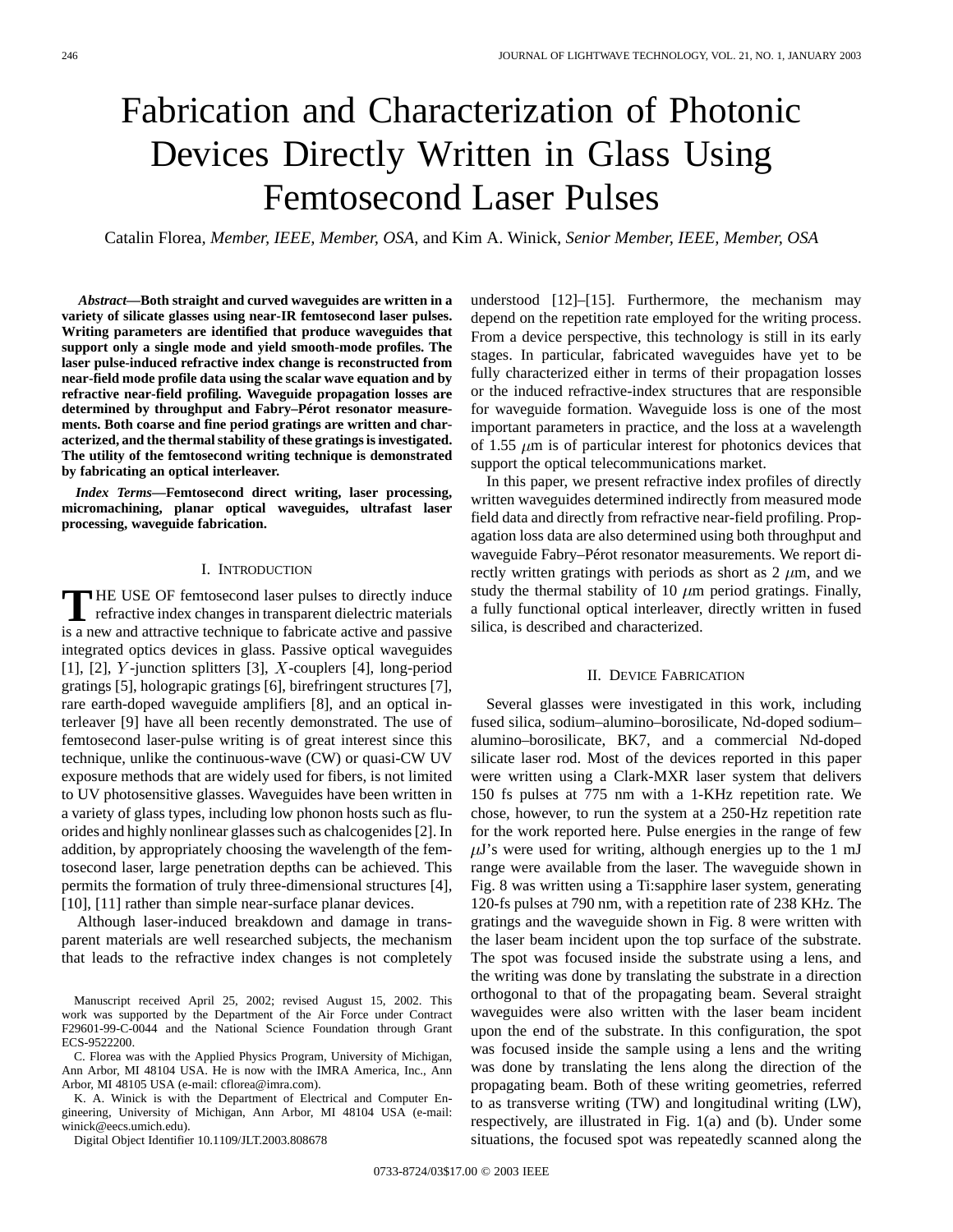

Fig. 1. Writing geometries: (a) Longitudinal and (b) transversal.

same path [8]. The waveguides were written to within several hundred microns of the end faces of the substrate when using the LW geometry in order to avoid dielectric breakdown at the substrate–air interface. The ends of the substrate were then polished down to meet the waveguides. From a practical perspective, it is desirable to use a high repetition rate laser system and the TW geometry, since the former permits rapid device writing, while the latter makes it easier to write curved structures. Circularly symmetrical waveguides, however, are more easily obtained using the LW geometry. We have found it useful to characterize the writing parameters according to the following four criteria:

- writing geometry: transverse (TW) or longitudinal  $(LW)$ ;
- pulse repetition rate: low repetition rate (LRR) is several hundred Hz up to approximately 1 MHz and high repetition rate (HRR) is approximately 1 MHz and above;
- pulse energy: low energy (LE) is nanojoules and high pulse energy (HE) is microjoules;
- scan speed: slow scan (SS) is  $5-200 \ \mu m/s$  and fast scan (FS) is 1–50 mm/s.

We suspect that cumulative heating due to successive pulses is present in HRR writing regime but absent in LRR.

### III. NEAR-FIELD MODE ANALYSIS

Near-field mode profiles were obtained by imaging the end of the waveguide onto a CCD array using a microscope objective. The nonlinear response of the CCD array was carefully calibrated at all wavelengths at which mode profiles were measured, and the effective CCD pixel size was also determined. A typical mode profile of a good-quality waveguide written in the LW, LRR, HE, SS regime is shown in Fig. 2. This profile was obtained for a waveguide written in the Nd-doped sodium-alumino-borosilicate glass using a focusing lens with a 25-mm focal length (beam size in front of lens is 7.0 mm FWHM intensity), 2  $\mu$ J per pulse, a scan speed of 200  $\mu$ m/s and ten scan repetitions.

By examining near-field mode profiles, we were able to determine conditions that yielded smooth single-mode high-throughput waveguides in the glasses under investigation. The near-field mode profiles can be quite sensitive to the writing parameters, as illustrated in Fig. 3. Note that for this glass the mode takes on a very complex structure at writing pulse energies greater than approximately  $4 \mu J$ , and it is very weakly confined at pulse energies below approximately 1  $\mu$ J. The mode profiles were also used to investigate the effect of weak



Fig. 2. Single-mode near-field profile at 633 nm for a good-quality directly written waveguide in Nd-doped sodium-alumino-borosilicate glass (25-mm focal length lens, 2  $\mu$ J per pulse, ten scans at 200  $\mu$ m/s). The shaded bands in concentric rings about the center represent 0.9, 0.7, 0.5, 0.3, and 0.13 of the peak value, respectively.



Fig. 3. Mode-profile evolution at 633 nm as a function of the pulse energy (same writing conditions as in Fig. 2, except for the varying pulse energy).

thermal annealing on the waveguides written in a Nd-doped silicate glass laser rod and in BK7. In the case of the silicate laser rod (3  $\mu$ J/pulse, 25- $\mu$ m/s scan speed, five scans, a 25-mm focal length lens with a  $e^{-2}$  intensity diameter of 3.6 mm before the lens), weak thermal annealing at approximately 140  $\degree$ C for 50 min did not alter the shape of the mode profiles but increased the  $e^{-2}$  full-width intensity by 15% to 25% without improving the waveguide throughput. Weak annealing at 150  $\degree$ C for 60 min of waveguides written in BK7 did not improve the throughput nor did it alter the mode profile. This observation is consistent with the fact that it takes more energy per pulse to write waveguides in BK7 than in the Nd-doped silicate laser glass. In the BK7 glass, the mode profile size started to change only after an additional two annealing steps. The first anneal was performed at approximately 200  $\rm{^{\circ}C}$  for 60 min followed by a second 60 min anneal at approximately 260 C. Some of the more weakly guiding waveguides in the BK7 sample were completely erased after a third anneal at approximately 300  $\degree$ C for 60 min. The annealing temperatures discussed previously and elsewhere in this paper were chosen somewhat arbitrarily. We also note that it is difficult to write high-quality waveguides in BK7.

### IV. REFRACTIVE INDEX PROFILE RECONSTRUCTION

Using the measured near-field mode profile data, we have determined the refractive index profile by inverting the scalar-wave equation [16]. The refractive-index profile  $n(x, y)$ is given by

$$
n(x,y) \approx N_{\text{eff}} - \frac{\nabla^2 \sqrt{I(x,y)}}{2n_s k_o^2 \sqrt{I(x,y)}}
$$
 (1)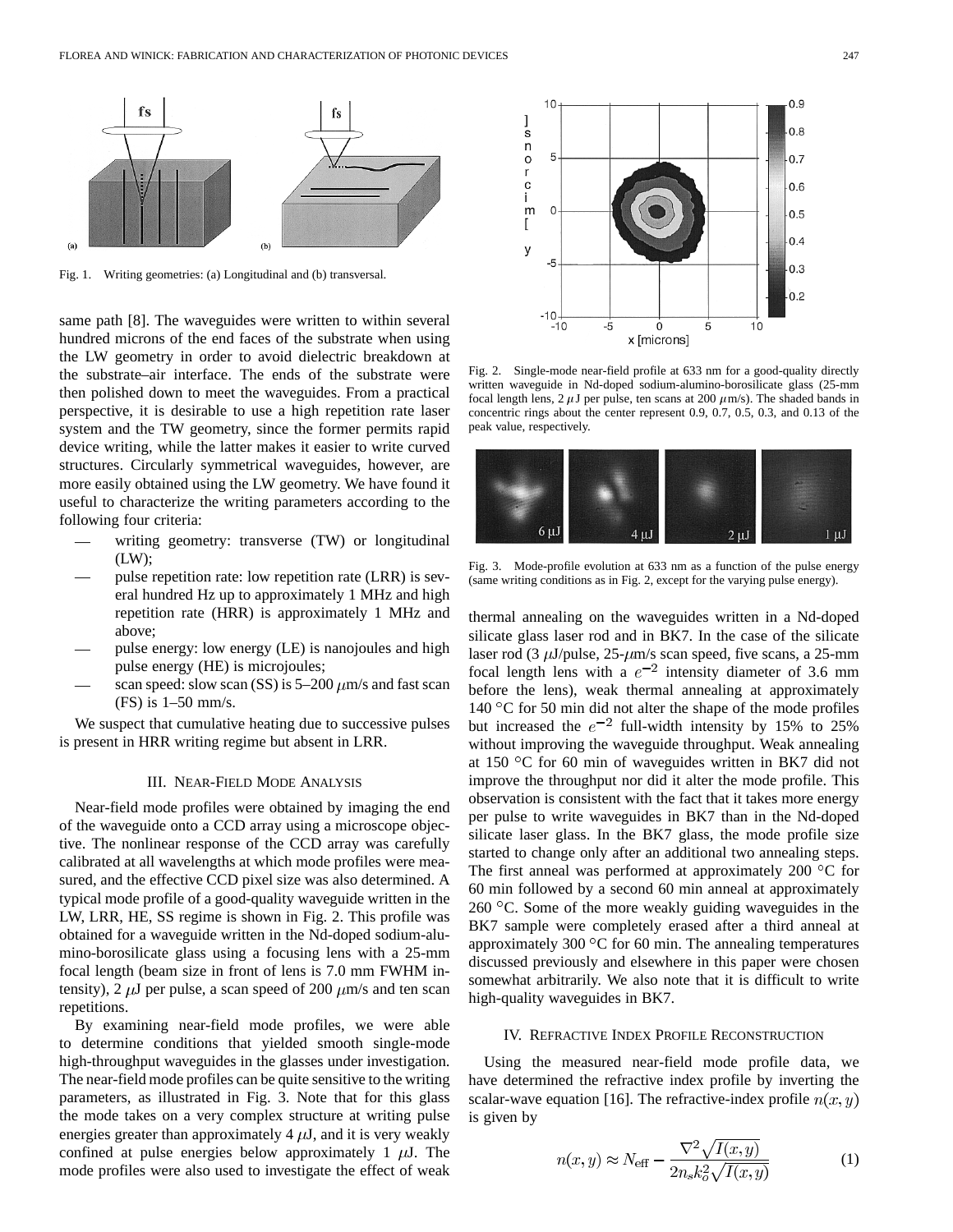

Fig. 4. Single-mode near-field profile at 980 nm for a Corning SMF-28 fiber.



where  $k_0 = 2\pi/\lambda$  is the free-space wavenumber,  $n_s$  is the substrate refractive index,  $N_{\text{eff}}$  is the effective index of the guided mode, and  $I(x, y)$  is the mode intensity profile as a function of the transverse  $(x, y)$  coordinates. Equation (1) can be evaluated numerically using a finite difference approach.

Due to the second-order derivatives involved in (1), obtaining accurate refractive index profiles requires excellent mode profile data that is very precisely focused on the image collector (a CCD array) and is very low noise. We used extensive averaging in order to obtain good-quality images, and the averaged image was subsequently filtered using a low-pass filter with transfer function  $H(\omega) = \sqrt{1/(1 + \omega^4)}$ . The inversion procedure was tested on a Corning SMF-28 fiber, which has an 8.3  $\mu$ m core diameter, a step-index profile with an index step  $\Delta n$  of 0.0055 and a cladding refractive index of approximately1.53. The near-field single-mode profile (an average of 25 images) of this fiber is shown in Fig. 4. The mode has a  $e^{-2}$ full-width intensity diameter of  $\sim$ 9.5  $\mu$ m. This data was collected at a wavelength of 980 nm by imaging the end of the waveguide onto a CCD array using a  $60 \times$  microscope objective. The objective lens was placed approximately one focal length behind the end of the waveguide, and the magnification of this imaging system was computed to be approximately 224. The fiber was quite short and due care was taken to only excite the fundamental mode. As can be seen in Fig. 5, the recovered index profile  $\Delta n(x, y) = n(x, y) - N_{\text{eff}}$  is also step-index, with a  $e^{-2}$  intensity diameter of about 9  $\mu$ m and an index step size of about 0.0060. These values are in very good agreement with the



Fig. 6. Single-mode near-field profile at 633 nm for a directly written waveguide (25-mm focal-length lens, 3  $\mu$ J per pulse, five scans at 25  $\mu$ m/s).



Fig. 7. Change in the refractive index of the directly written waveguide illustrated in Fig. 6.

manufacturer's specifications. We note, however, that we were not able to recover the narrow dip in the center of the refractive index profile which is characteristic of SMF-28 fiber. The "wings" that appear outside of the main step of the recovered profile are an artifact of the low-pass filtering operation. This fact was verified by applying the inversion procedure to the analytic expression for the intensity  $I(r)$  of the  $LP_{01}$  mode of a weakly guiding, round, step-index optical fiber given by [17]

$$
I(r) = \begin{cases} \left[\frac{J_0(\kappa r)}{J_0(\kappa a)}\right]^2, 0 \le r \le a\\ \left[\frac{K_0(\gamma r)}{K_0(\gamma a)}\right]^2, a \le r < \infty \end{cases}
$$
 (2)

where

core radius;  $\overline{a}$ 

refractive index of the core;  $n_{\rm co}$ 

- refractive index of the cladding;  $n_{\rm cl}$
- $J_{\nu}()$ Bessel function of the first kind of order  $\nu$ ;
- $K_{\nu}()$ modified Bessel function of the second kind of order  $\nu$ :  $\lambda$

vacuum wavelength.

The mode-dispersion relationship is given by

$$
\frac{J_0(\kappa a)}{\kappa J_1(\kappa a)} = \frac{K_0(\gamma a)}{\gamma K_1(\gamma a)}\tag{3}
$$

$$
(\kappa a)^{2} + (\gamma a)^{2} = \left(\frac{2\pi}{\lambda}a\right)^{2} \left(n_{\text{co}}^{2} - n_{\text{cl}}^{2}\right). \tag{4}
$$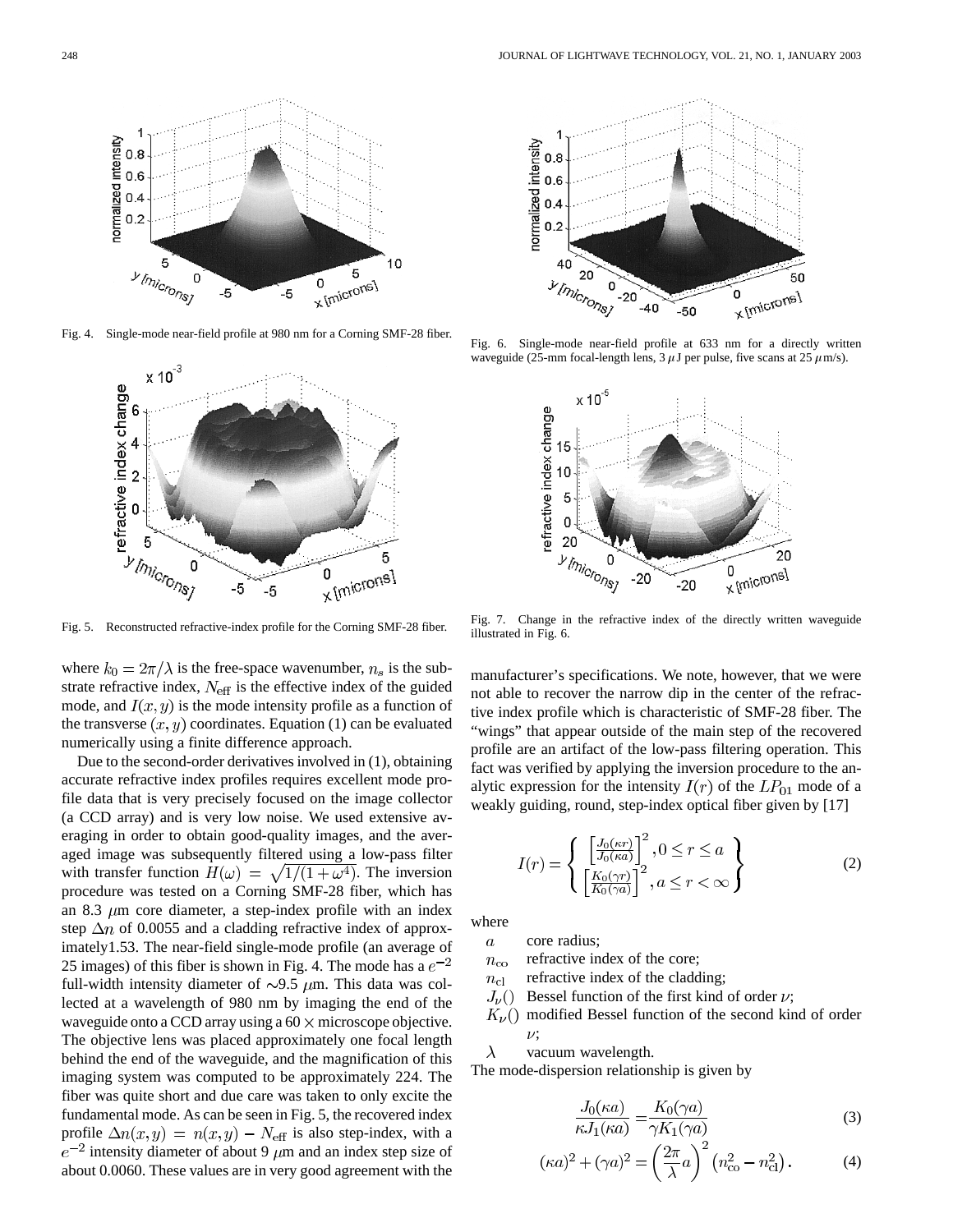

Fig. 8. Refractive-index profile of a directly written waveguide in fused silica (TW, a 0.55 NA lens, 10  $\mu$ J/pulse at 150 fs, 238-kHz repetition rate, four scans at 100 mm/s) obtained using a RNF profilometer.

The inversion technique was subsequently applied to one of the Nd-doped silicate glass waveguides mentioned earlier. A plot of a the near-field mode profile at 632.8 nm is shown in Fig. 6. The waveguide corresponding to Fig. 6 was written with  $3-\mu J$  pulses using the Clark-MXR system described earlier. A focusing lens with a 25-mm focal length (laser beam  $e^{-2}$  diameter of 3.6 mm before the lens) was used, together with a scan speed of 25  $\mu$ m/s and five scans per waveguide. The writing step was followed by a weak 50 min thermal anneal at approximately  $140\,^{\circ}\text{C}$  as described earlier. The near-field mode profile was imaged onto a CCD array with a  $43 \times$  microscope objective and 99 images were averaged. As seen in Fig. 6, the waveguide mode is almost circular and has an  $e^{-2}$  full-width intensity diameter of  $\sim$  32  $\mu$ m. The reconstructed refractive-index profile  $\Delta n(x, y) = n(x, y) - N_{\text{eff}}$  is nearly step-index with a diameter of approximately 40  $\mu$ m, as shown in Fig. 7. A closer inspection of the refractive index change reveals a step-like rise accompanied by an additional peak somewhat off-center. The peak-to-peak index difference is approximately  $2 \times 10^{-4}$ . Although a 40  $\mu$ m diameter, step-index waveguide with a  $\Delta n$  of 0.0002 would have a  $V$  number of about 4.8 and hence, should be multimode at 6328 nm, we were unable to excite higher order modes. One possible explanation for this observation is that the mode overlap between the launched pump and the higher order modes may have been poor.

A commercial refractive near-field (RNF) profilometer<sup>1</sup> was also used to examine some waveguides written in fused silica. The results are shown in Fig. 8. The elliptical shape of the mode is due to the TW geometry used to write the waveguide.

## V. WAVEGUIDE PROPAGATION LOSSES

We measured propagation losses for directly written waveguides at two different wavelengths, 632.8 nm and 1560 nm. We did not, however, measure the same devices at both of these two wavelengths, and therefore we do not know the dependence of loss upon the wavelength.

The loss at 632.8 nm was evaluated by making throughput measurements on three different length straight waveguides all written under the same conditions in three separate but identical substrates. Due care was taken to assure that identical coupling conditions were achieved for each of three waveguides. The three different samples were mounted using the same optical setup and the back-reflection from the input face of each sample was centered on a fixed pinhole, thus assuring the same angular alignment for each sample. The waveguides were written in the same Nd-doped silicate laser glass rod mentioned earlier and with the same writing parameters as the ones for the waveguide illustrated in Fig. 6. These waveguides, however, were not thermally annealed. The throughput data as a function of waveguide length is shown in Fig. 9. The data corresponds to a propagation loss of about 1.35 dB/cm  $(0.31 \text{ cm}^{-1})$  and a coupling efficiency of about 44%. We estimate that our throughput measurements are in error by no more than 5% and thus, we deduce that the accuracy of our reported loss value is within 20% of the actual value. Similar measurements made on other sets of waveguides yielded points with considerable scatter about the straight line fit. We have, in fact, seen throughput variations as large as 25% under the same coupling conditions for waveguides written with the same parameters in the same sample. At the present time, we are unable to explain the origin of these variations. It is possible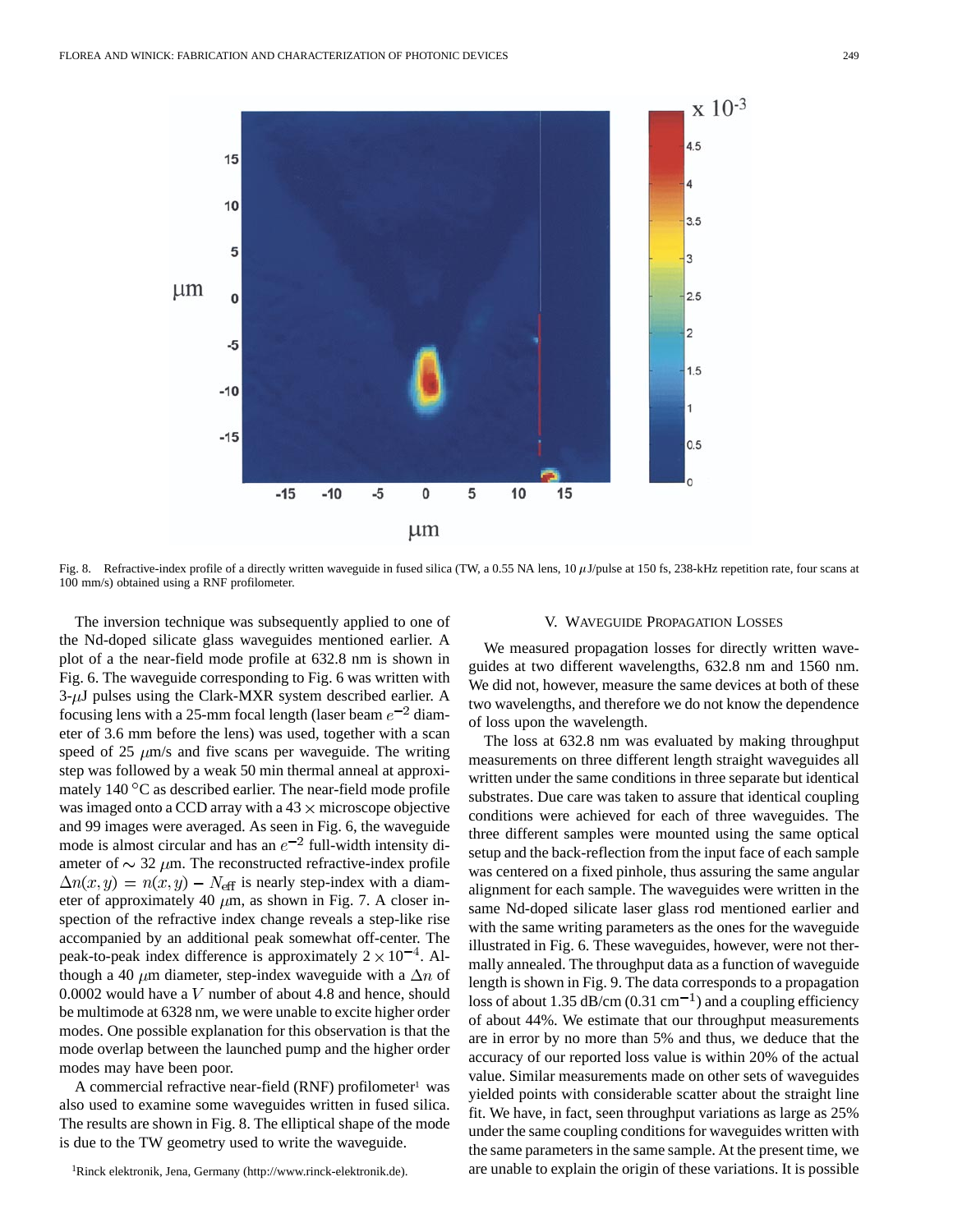

Fig. 9. Throughput data at 633 nm as a function of waveguide length.

that even a small amount of mechanical wobble of the focusing lens during translation may contribute to the loss.

The loss at 1560 nm was measured using the simpler and more reliable Fabry–Pérot method [18]. A Fabry–Pérot cavity is constructed out of a single-mode waveguide together with its polished endfaces (or mirrors attached to the endfaces). The fraction  $T$  of incident monochromatic light, which is transmitted through this cavity depends on the cavity losses and the cavity roundtrip phase delay  $\phi$ . More precisely

$$
T = \gamma \frac{e^{-\alpha L} (1 - R_1)(1 - R_2)}{(1 - e^{-\alpha L} \sqrt{R_1 R_2})^2 + 4\sqrt{R_1 R_2} e^{-\alpha L} \sin^2 \phi}
$$
(5)  

$$
\phi = \frac{2\pi}{\lambda} 2LN_{\text{eff}}
$$
(6)

where  $R_1, R_2$  are the endface reflectivities,  $\alpha$  is the propagation loss in cm<sup>-1</sup>, L is the length of the cavity in cm,  $\lambda$  is the wavelength of the monochromatic light,  $N_{\text{eff}}$  is the effective index of the guided mode, and  $\gamma$  is a constant that depends on the efficiency with which the light is launched into the cavity. It follows from (5) that T is a periodic function of  $\phi$  with period  $\pi$ . T achieves its maximum value  $T_{\text{max}}$  when  $\phi = 0$  and its minimum value  $T_{\text{min}}$ , when  $\phi = \pi/2$ . Equation (5) may be inverted to obtain the propagation loss in terms of  $T_{\text{max}}$  and  $T_{\text{min}}$ 

$$
\alpha \left[ \frac{\text{dB}}{\text{cm}} \right] = -\frac{4.34}{L[\text{cm}]} \ln \frac{1 - \sqrt{1 - K^2}}{K \sqrt{R_1 R_2}} \tag{7}
$$

where

$$
K = \frac{I_{\text{max}} - I_{\text{min}}}{I_{\text{max}} + I_{\text{min}}} \tag{8}
$$

is the fringe contrast, and  $I_{\text{max}}$  and  $I_{\text{min}}$  are the maxima and the minima of the transmitted light through the cavity as the phase  $\phi$  is varied over an interval of at least  $\pi$ . A significant advantage of the Fabry–Pérot loss measurement technique is that the calculation of the loss using (7) does not require knowledge of the coupling efficiency  $\gamma$ .

The phase may be varied by either temperature tuning the substrate, which will alter the refractive index of the glass and the waveguide length through expansion or contraction, or by tuning the wavelength of the monochromatic source. We experimented with both techniques but found that it was easier to implement wavelength tuning, since during temperature tuning the coupling conditions may change. As the wavelength is tuned over a range  $\Delta\lambda$ , the corresponding change  $\Delta\phi$  in the roundtrip phase delay is given by

$$
\Delta \phi = -\frac{4\pi}{\lambda^2} L N_{\text{eff}} \Delta \lambda. \tag{9}
$$

The result given by (5) assumes that the endfaces of the cavity are perpendicular to the waveguide. Any deviation from perpendicularity will induce additional losses in the cavity because the mode, upon reflection form an endface, will not be coupled with 100% efficiency back into the waveguide. Assuming that the waveguide mode has a Gaussian intensity profile of known size this additional loss can be quantified as a function of the angular deviation  $\theta$  of the endfaces from perpendicularity [19]

$$
loss[dB] = 42.8 \left(\frac{n\rho}{\lambda}\theta\right)^2\tag{10}
$$

where  $\lambda$  equals the vacuum wavelength of the mode, n is the nominal refractive index of the waveguide,  $\rho$  equals the  $1/e^2$ full-width intensity of the gaussian mode, and  $\theta$  equals the angular deviation (in radians) of the endface from perpendicularity with the waveguide. Thus, if endface perpendicularity is not perfectly achieved, then (7) gives an upper bound for the propagation loss rather than the propagation loss itself. We have been able to achieve perpendicularity to within approximately  $0.2^{\circ}$ . Using measured-mode size data together with (10), we estimated that the additional loss due to nonperpendicularity should not contribute more than 0.2 dB/cm to the computed value of  $\alpha$ for samples of about 1 cm in length.

Our measurements were performed using a single-frequency, linearly polarized, diode laser (Coherent model 2010M) with a 0.1-MHz linewidth. This laser could be manually wavelength tuned from 1530 nm to 1570 nm, and a fine tuning range of 30 GHz (e.g., 0.243 nm at 1560 nm) was accessible by means of a PZT-controlled drive mounted on one of the mirrors of the laser. The signal applied to the PZT drive was changed very slowly in order to insure that the movement of the mirror was smooth enough to produce a continuous change in the frequency of the lasing mode. Under these conditions, the roundtrip phase delay varied almost linearly in time resulting in a sinusoidal modulation of the light passing through the cavity as predicted by (5). A 1560-nm isolator was needed to prevent any feedback into the single-frequency diode laser and a polarizer was used at the output of the waveguide in order to select only TM polarized light. All the measurements were done for TM polarization (i.e., polarized perpendicular to the top surface of the substrate). The detected signal from output of the waveguide was normalized with respect to the input signal from the laser source so that any input-power variations, due to the wavelength tuning, could be accounted for.

The Fabry–Pérot measurement technique was first tested and refined on ion-exchanged waveguides in glass. The waveguides were created by  $Ag<sup>+</sup>$ -exchange in a commercially available glass and were cut and polished to a length of 2.06 cm. The waveguides were single-mode at 1560 nm. A typical trace of the light transmitted through the waveguide during wavelength tuning is shown in Fig. 10. For the tuning range of 0.14 nm, the phase-shift at 1560 nm, as given by (9), will be  $\Delta \varphi = 2\pi * 3.6$ , which means the output power of the waveguide will go through about 3.6 intensity fringes. This result is in agreement with the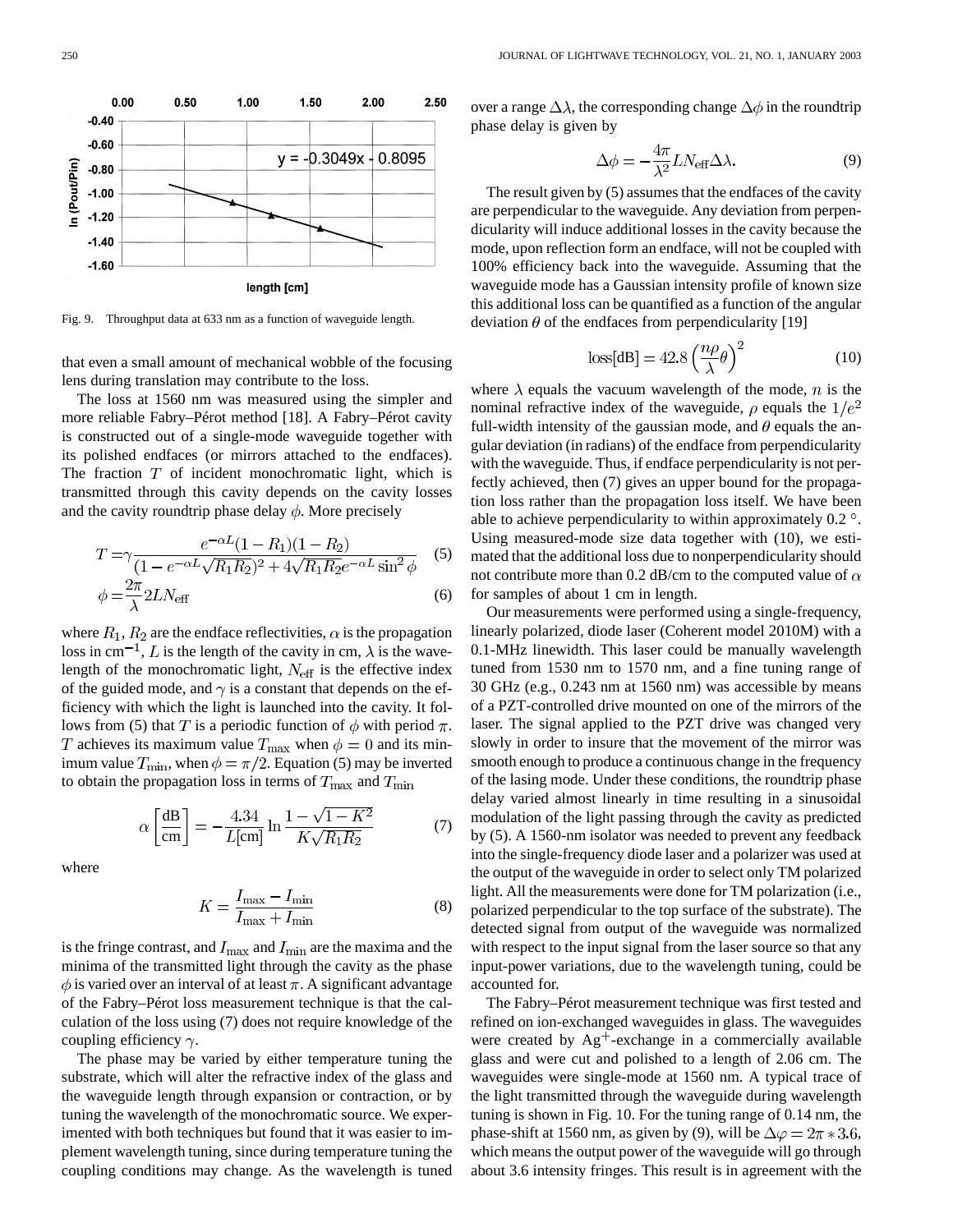

Fig. 10. Fabry–Pérot loss measurement for an  $\text{Ag}^+$ -exchanged glass waveguide at 1560 nm.



Fig. 11. Fabry–Pérot loss measurement for a directly written waveguide in the Nd-doped alkali-alumino-borosilicate glass at 1560 nm.

measured data shown in Fig. 10. The device was used with bare endfaces and therefore,  $R_1 = R_2 = 0.04$ . The measured fringe contrast  $K$ , was 0.0626 (6.3%), yielding an upper bound on the propagation loss of about 0.51 dB/cm  $(0.12 \text{ cm}^{-1})$ , as given by (7). This measured loss is typical of previously reported loss values for potassium ion exchanged waveguides.

In a similar fashion, the propagation loss of directly written waveguides in the Nd-doped sodium-alumino-borosilicate glass were measured. The data shown in Fig. 11 is for a 1.2-cm-long waveguide written with  $6-\mu J$  pulse energies, a 25-mm focal-length lens (beam size is 3.5 mm FWHM intensity), at a  $200-\mu m/s$  scan speed and ten scans. In order to improve the fringe contrast, a 95% reflector was attached to the output endface of the waveguide. The measured fringe contrast  $K$  was 21.7%, yielding a propagation loss value (an upper bound) of 2.1 dB/cm  $(0.49 \text{ cm}^{-1})$ . It was estimated that no more than 0.1 dB/cm of this loss could be attributed to the endfaces being nonperpendicular to the waveguide. Since the sample was rather short, some light from the source, not coupled into the waveguide, reached the detector. This background light added a fixed bias term to the denominator of (8). Based on the collected data, this bias could account for



Fig. 12. Phase-contrast micrsocpe image of a  $10-\mu$ m period grating directly written in fused silica with  $5 \mu$ J pulse energy.

up to 0.15 dB/cm of the calculated 2.1-dB/cm propagation loss value reported here.

#### VI. GRATING FABRICATION AND CHARACTERIZATION

In addition to waveguides, we have also fabricated gratings using near-IR femtosecond laser pulses. The beam was focused inside the sample and each grating line was drawn by scanning the focused laser beam through the sample in a direction perpendicular to the direction of propagation of the laser beam but parallel to the surface of the sample. The depth of each grating line is determined by the Rayleigh range of the focused laser beam and the threshold intensity of the writing process. The scan rate was  $25 \mu m/s$  and only a single scan was performed for each grating line. Gratings with a  $10-\mu m$  period were written in BK7 flats with pulse energies of either 2.5  $\mu$ J or 5  $\mu$ J and in fused silica with pulse energies of either 0.5  $\mu$ J, 1.0  $\mu$ J, 1.5  $\mu$ J, 2.5  $\mu$ J, or 5  $\mu$ J. A 15-mm focal-length focusing lens was used for BK7, and a  $50 \times$  microscope objective was used for fused silica. The  $e^{-2}$  intensity diameter of the beam in front of the focusing lens/microscope objective was approximately 7 mm. A phase-contrast microscope image of a  $10$ - $\mu$ m period grating written into fused silica is shown in Fig. 12. Also, a  $2-\mu m$  period grating was written in fused silica using a pulse energy of  $1 \mu J$ and a  $20 \times$  microscope objective as the focusing lens.

We evaluated the quality of the written gratings by measuring their diffraction efficiencies into the first order using unpolarized normally incident light at a wavelength of 632.8 nm. Diffraction efficiencies (i.e., sum of the power in  $+1$  and 1 orders divided by the incident power) of up to 24% were observed in BK7 in the case of the  $10-\mu m$  period gratings. The  $2\text{-}\mu\text{m}$  period grating in fused silica had a diffraction efficiency of only 0.02%. Similar structures with a period of 1  $\mu$ m have been reported elsewhere [7], but they were viewed as induced microlayers and no diffraction-efficiency data was reported.

In fused silica, the relationship between diffraction efficiency and writing-pulse energy was studied and the results are shown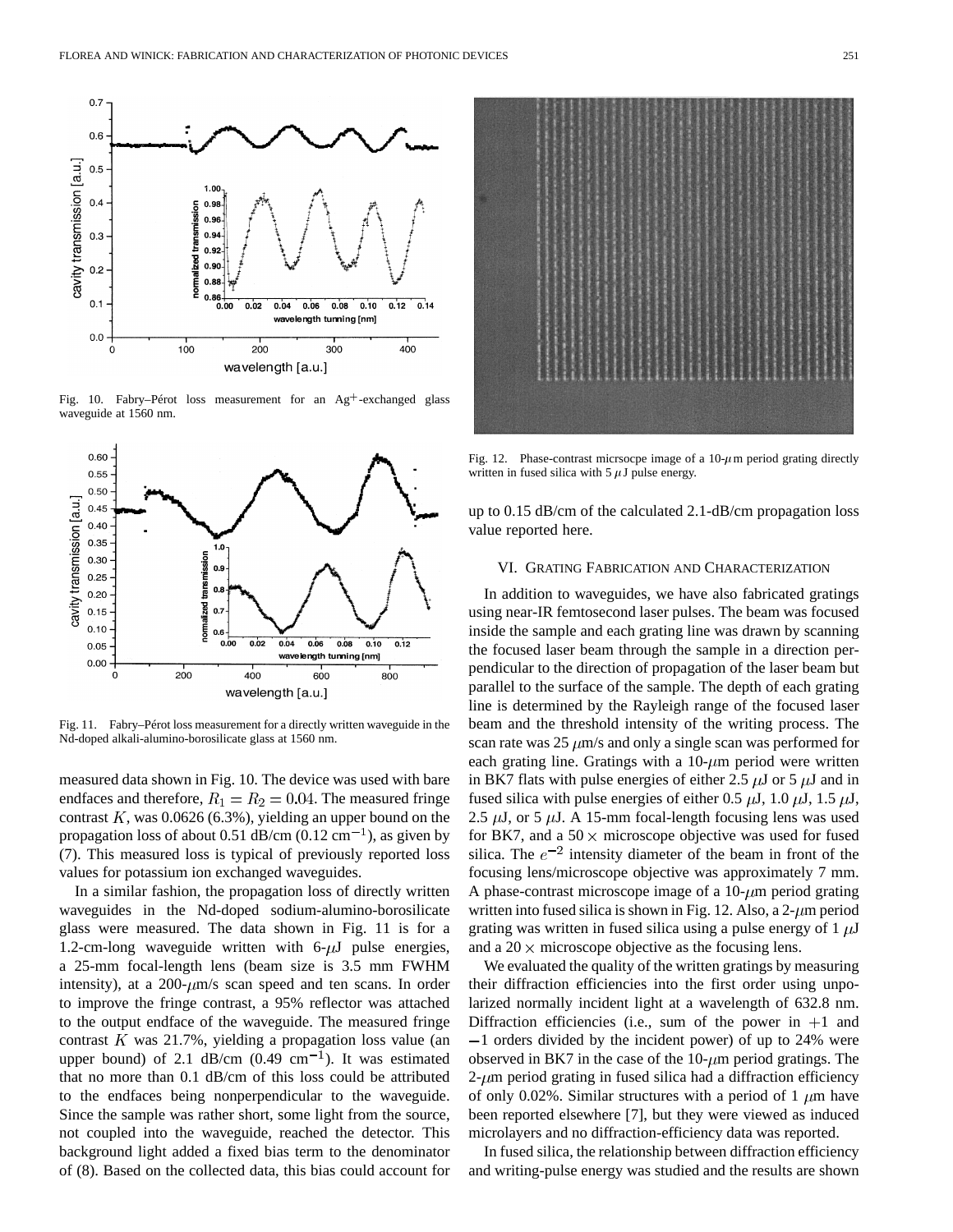

Fig. 13. Diffraction efficiency versus writing-pulse energy for gratings in fused silica.



Fig. 14. Thermal annealing of the gratings in fused silica  $(\blacksquare)$  and BK7  $(\blacklozenge)$ . Both gratings have 10- $\mu$ m period and were written with 5- $\mu$ J energy/pulse.



Fig. 15. Schematic of directly written optical interleaver.

in Fig. 13 for the 10- $\mu$ m period gratings. The fused silica gratings have shown a pronounced polarization dependence, with light polarized parallel to the grating lines being diffracted about four times more strongly than the light polarized perpendicular to the grating lines. This observation is in agreement with earlier reports [7] of highly birefringent structures. However, we did not see this effect in the BK7 glass.

Thermal annealing studies were performed on the  $10$ - $\mu$ m period gratings in both fused silica and BK7. The gratings were maintained at 170 °C for approximately 50 h and at 250 °C for an additional 130 h. As illustrated in Fig. 14, the diffraction efficiency for the grating fabricated in BK7 exhibits a slight



Fig. 16. Single-channel output spectrum from the directly written optical interleaver.



Fig. 17. Interleaver channel tunning. Progressive phase trimming (shifting from left to right on the image) can recenter the interferometric device on the ITU grid or any other performance target.

dip when the anneal temperature is raised to  $250^{\circ}$ C, while the diffraction efficiency of the grating made in fused silica remains relatively constant.

# VII. OPTICAL INTERLEAVER

In order to illustrate the capabilites of the direct-write technology, a fully functional integrated optic interleaver was written in fused silica [9], using a LRR laser system.<sup>2</sup> A schematic diagram of the device is shown in Fig. 15. It consists of an unequal path-length Mach–Zehnder interferometer constructed using two 3-dB couplers. The path-length difference between the two arms is approximately 0.6 mm, which corresponds to a channel spacing of nominally 0.7 nm at a wavelength of 778 nm. The writing was done in the LRR regime. The interleaver was characterized using a broadband source centered around 776 nm. The output spectrum from a single arm of this device is shown in Fig. 16. The channel spacing can be observed to be approximately 0.75 nm. Femtosecond laser pulses can also be used to "trim" the optical path length of integrated optical devices such as interleavers, which operate on interferometric principles. We were able to tune the channel positions of a commercially produced optical

<sup>2</sup>The interleaver was provided by Translume, Inc., Ann Arbor, MI 48108 USA (http:www.translume.com).